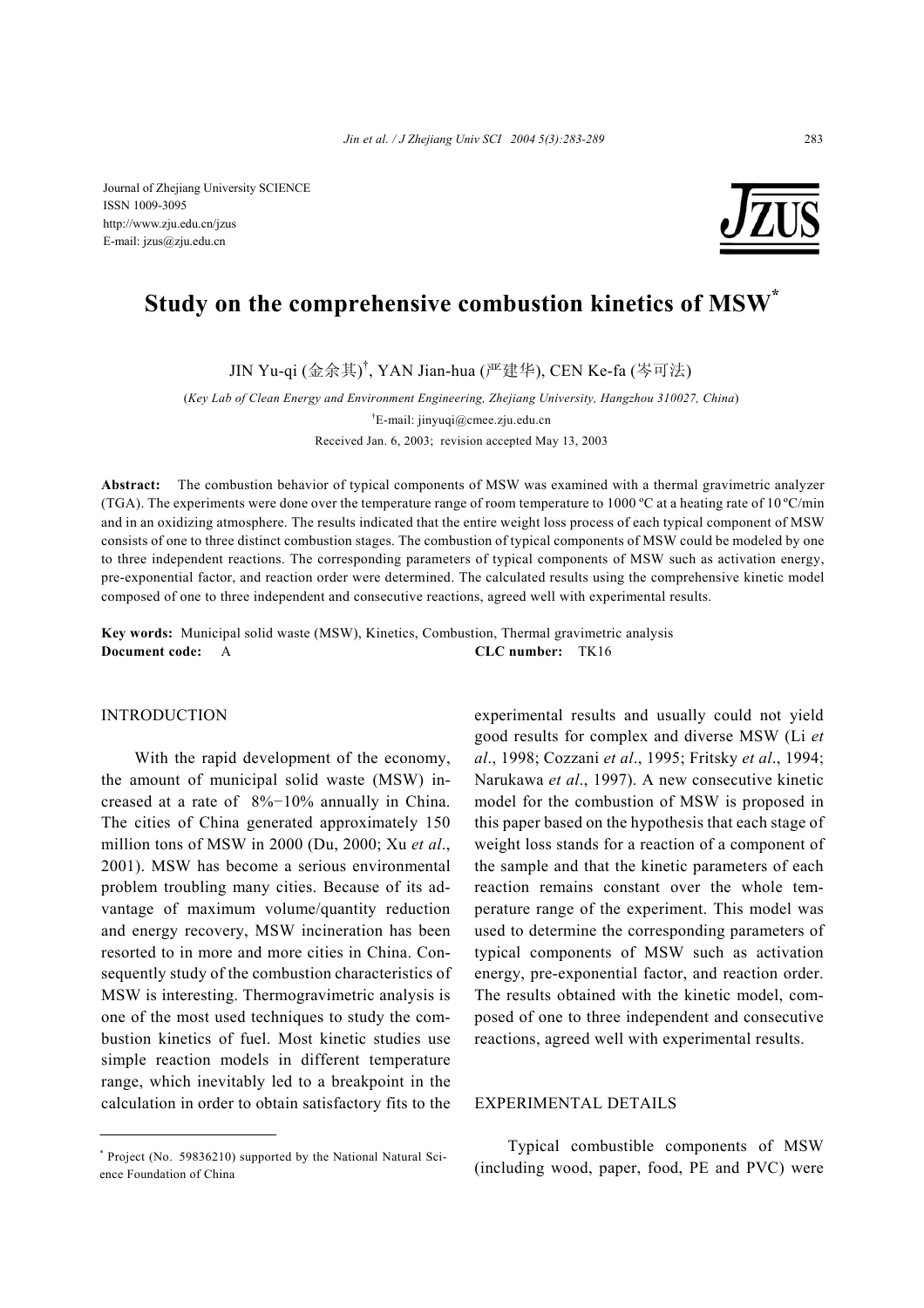taken as samples. Samples were dried at 100 ºC for 2−8 hours, and then ground to less than 0.2 mm. The initial mass of each sample was about 5 mg, thereby reducing the effects of mass- and heattransfer resistance. Their proximate analyses are listed in Table 1.

The thermogravimetric data were obtained with SINKU RIKO TGD (made in Japan) by recording TG, DTG and DTA, under conditions of linear temperature increase (10 K/min) from room temperature to 1000 ºC. The air flow rate was 100 ml/min.

TG: thermogravimetry, the sample mass change with the program-controlled temperature, %.

DTG: differential thermogravimetry, the sample mass change rate with the program-controlled temperature,  $^{\circ}C^{-1}$ .

DTA: differential thermal analysis, relative temperature difference between the sample and the referenced material with the program-controlled temperature,  $\mu$ V.

### RESULTS AND DISCUSSION

Thermogravimetric results of typical components are shown in Fig.1 (in the next page). Although each sample was dried before test, waste wood and food still contain a little inherent water, which is evaporated before 160 °C, and has little weight loss of most components appears before 520 °C, effect on devolatilization and combustion. The PVC is an exception (weight loss continues until more than 700 ºC). The DTG curve of each sample consists of one to three distinct stages, two stages for bio-waste (waste paper, wood, food), one stage for waste plastic (PE) and three stages for PVC. The first stage of biowaste involves volatile release and combustion; the second stage involves char combustion. Because plastic does not contain fixed carbon (Table 1), it has only one stage. The weight loss of PVC is more complicated, the first stage mainly involves release of HCl; the second stage involves release of benzene, toluene and other hydrocarbons (Wu *et al*., 1994); the third stage may involve char combustion and decomposition of inorganic material. The analysis of thermogravimetric results is shown in Table 2.

### **KINETICS**

A new consecutive kinetic model for the combustion of MSW is proposed in this paper based on the hypothesis that each stage of weight loss stands for a reaction of one pseudo-part of the sample and that the kinetic parameters of each reaction keeps constant over the whole temperature range of the experiment. That means the number of weight loss stages equals the number of main reactions. In this model the evaporation of water and the residue of combustion are ruled out, and the conver-

|                    | Table 1 Proximate analyses of typical components of $MSW(\%)$ |           |                      |                          |  |  |  |
|--------------------|---------------------------------------------------------------|-----------|----------------------|--------------------------|--|--|--|
|                    | $W$ (water)                                                   | $A$ (ash) | VM (volatile matter) | <i>FC</i> (fixed carbon) |  |  |  |
| Waste wood         | 7.12                                                          | 1.58      | 75.60                | 15.70                    |  |  |  |
| Waste plastic (PE) | 0.57                                                          | 2.58      | 96.85                | ND                       |  |  |  |
| Waste paper        | 2.64                                                          | 6.13      | 83.20                | 8.03                     |  |  |  |
| Waste food         | 14.55                                                         | 4.00      | 60.14                | 21.31                    |  |  |  |
| <b>PVC</b>         | 0.24                                                          | 24.20     | 69.29                | 6.27                     |  |  |  |

**Table 2 Analysis of thermogravimetric results**

|                                    | Waste paper | Waste wood  | <b>PVC</b>  | Waste food  | Waste plastic |  |  |
|------------------------------------|-------------|-------------|-------------|-------------|---------------|--|--|
| Weight loss range( ${}^{\circ}C$ ) | $190 - 500$ | $200 - 500$ | $230 - 750$ | $180 - 520$ | $230 - 520$   |  |  |
| Number of stages                   |             |             |             |             |               |  |  |
| Weight loss peak( ${}^{\circ}C$ )  | 320/440     | 280/450     | 300/500/690 | 280/460     | 450           |  |  |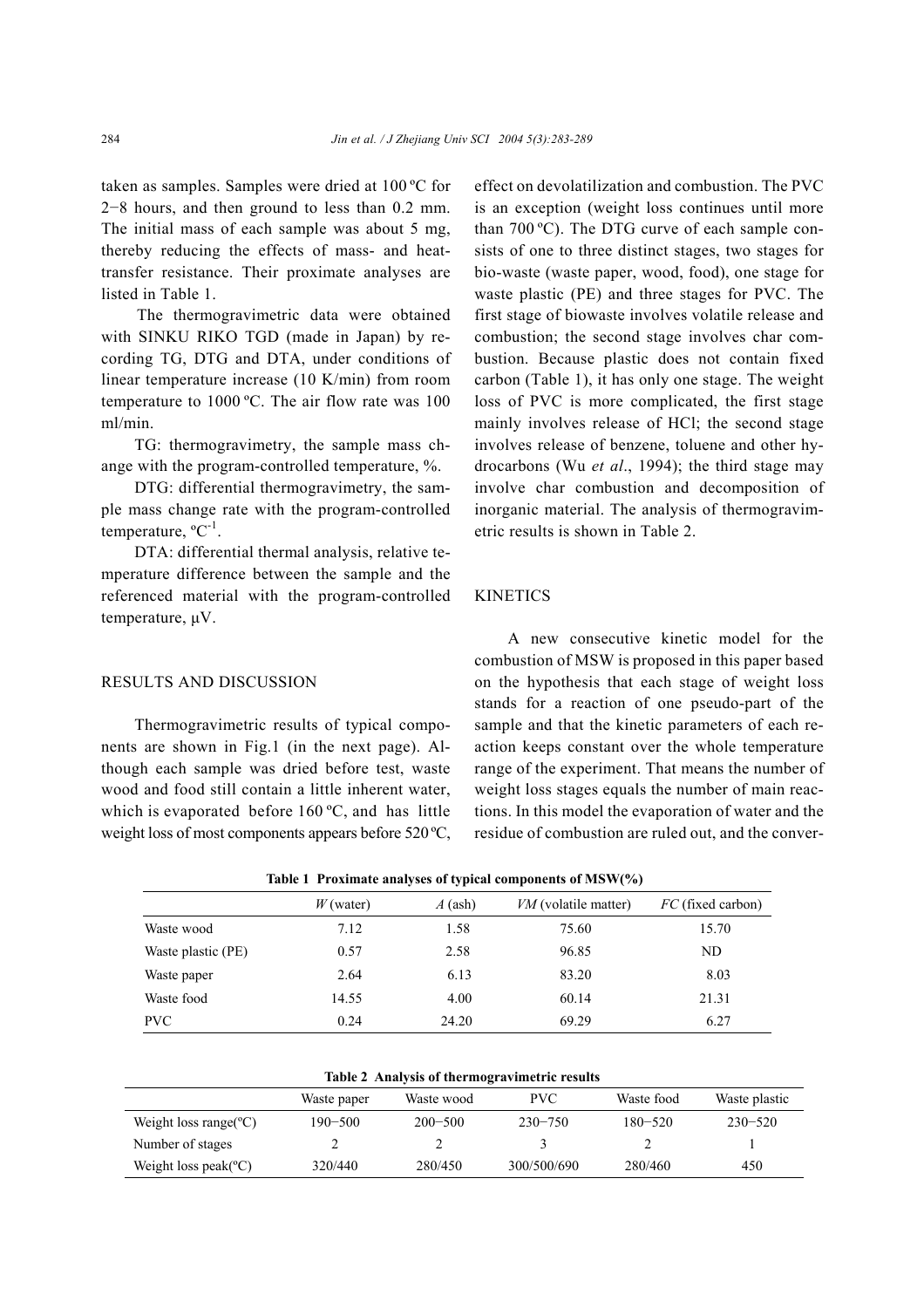

(e)

0 200 400 600 800 1000

٦

Temperature (ºC)

-100

-50

| $\mathbf{1}$ $\mathbf{1}$ |
|---------------------------|
| DIA;                      |
| DTG                       |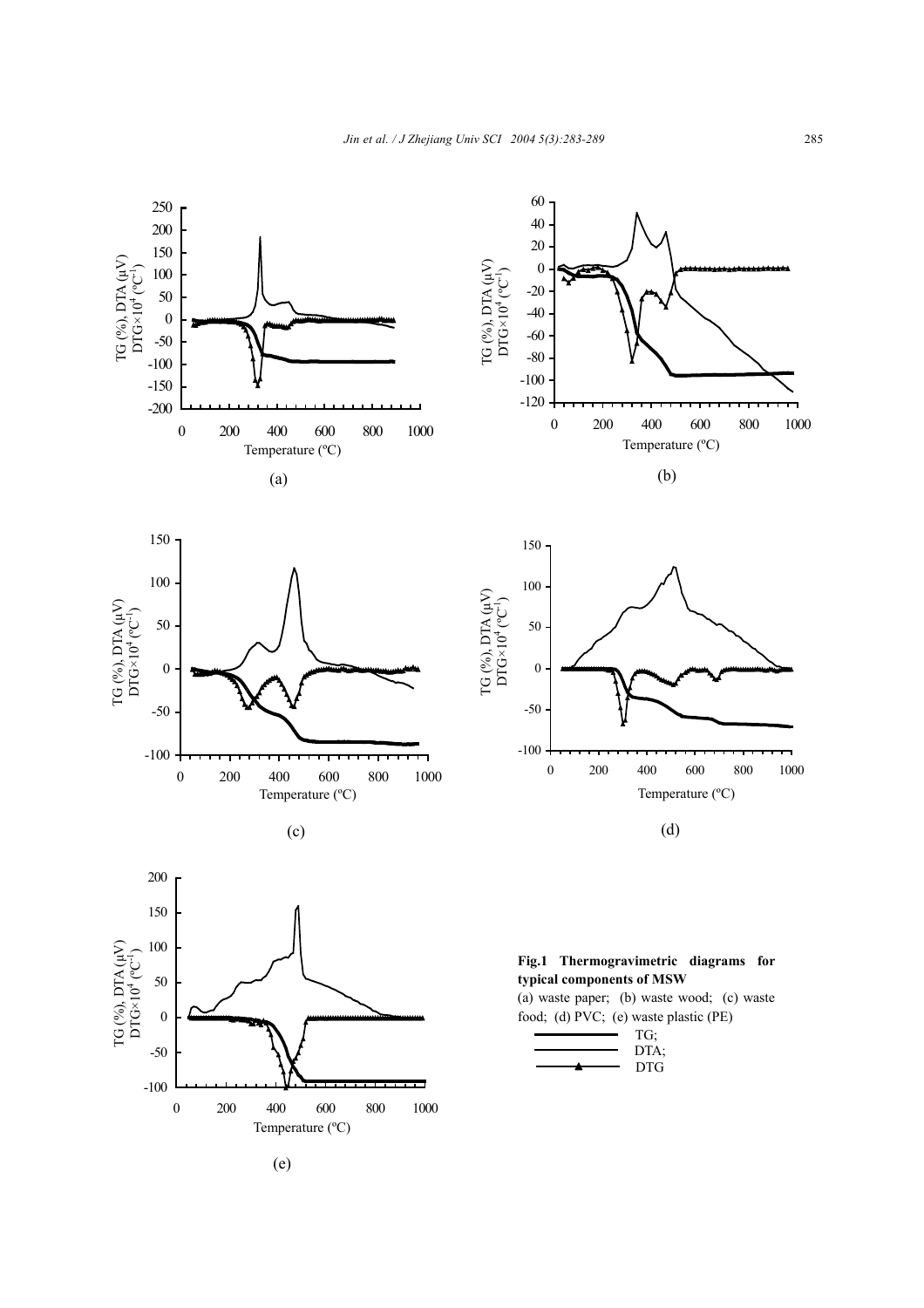sion rate is adopted to indicate the reacting degree.

Therefore, for each pseudo-part (Coats and Redfern, 1964)

$$
\frac{d\alpha_i}{d\tau} = A_i \exp(-\frac{E_i}{RT})(1 - \alpha_i)^{n_i}
$$
 (1)

For PVC,  $i=1, 2, 3$ ; for biowaste,  $i=1, 2$ ; for waste plastic (PE),  $i=1$ . The variable  $\alpha_i$  is the degree of transformation of the pseudo-part *i*.

$$
\alpha_i = \frac{w_{i0} - w_i}{w_{i0} - w_{i\infty}}
$$
 (2)

 $w_{i0}$  is the initial weight of pseudo-part *i*;  $w_i$  is the weight of pseudo-part *i* at time  $\tau$ ;  $w_{i\infty}$  is the residual weight of pseudo-part *i* in the end, based on the hypothesis,  $w_{i\infty}=0$ ;  $E_i$  is apparent activation energy of pseudo-part *i* (J/mol);  $n_i$  is the reaction order of pseudo-part  $i$ ;  $A_i$  is the pre-exponential factor of pseudo-part  $i$  (min<sup>-1</sup>); *R* is the gas constant (J/molK); *T* is heating temperature (K).

Heating rate  $\beta$  is a constant since the temperature is raised linearly.

$$
\beta = \frac{\mathrm{d}T}{\mathrm{d}\tau} \tag{3}
$$

Combining Eq.(3) with Eq.(1) we can write

$$
\frac{\mathrm{d}\alpha_i}{\mathrm{d}T} = \frac{A_i}{\beta} \exp\left(-\frac{E_i}{RT}\right)\left(1 - \alpha_i\right)^{n_i} \tag{4}
$$

The combustion of each sample can be written as follows:

$$
\alpha = \sum_{i=1}^{I} z_{i0} \alpha_i \tag{5}
$$

$$
z_{i0} = \frac{w_{i0} - w_{i\infty}}{w_0 - w_{\infty}}
$$
 (6)

$$
\alpha = \frac{w_0 - w}{w_0 - w_\infty} \tag{7}
$$

 $\alpha$  is the general conversion rate of the sample

at time  $\tau$ ; *I* is the number of pseudo-parts;  $w_0$  is the initial weight of the sample; *w* is the weight of the sample at time  $\tau$ ;  $w_\infty$  is the residual weight of the sample in the end;  $z_{i0}$  is the ratio of the weight of pseudo-part *i* to the global loss weight of the sample .

Differentiating Eq.(5), we get

$$
\frac{\mathrm{d}\alpha}{\mathrm{d}T} = \sum_{i=1}^{I} z_{i0} \frac{\mathrm{d}\alpha_i}{\mathrm{d}T} \tag{8}
$$

Therefore, once the kinetic parameters *Ei*, *ni*,  $A_i$  and  $z_{i0}$  are solved, the global kinetic equation of the sample can be calculated. These parameters are determined by the least square method by minimizing the following function:

$$
S = \sum_{j=1}^{N} \left[ \left( \frac{\mathrm{d}\alpha}{\mathrm{d}T} \right)_{j}^{\mathrm{exp}} - \left( \frac{\mathrm{d}\alpha}{\mathrm{d}T} \right)_{j}^{\mathrm{calc}} \right]^{2} \tag{9}
$$

The subscript *j* refers to the data points used; *N* is the number of data points;  $(d\alpha/dT)^{exp}$  represents the observed value and  $(d \alpha / dT)$ <sup>calc</sup> represents the calculated value. The average deviation  $\sigma$  is used to describe the accuracy of the calculation result.

$$
\sigma = \frac{\sqrt{\frac{S}{N}}}{(\frac{d\alpha}{dT})_{m}^{\exp}} \times 100\%
$$
 (10)

where  $(d\alpha/dT)_{m}^{\text{exp}}$  is the maximum experimental value of  $d\alpha/dT$ . The kinetic parameters for typical component of MSW are shown in Table 3. The average deviation  $\sigma$  varies from 3.19% to 9.48%.

Experimental and calculated normalized DTG, TG curves are shown in Fig.2. Table 3 and Fig.2 indicate that the comprehensive kinetic model composed of one to three independent and consecutive reactions, yields results agreeing well with the experimental results over the whole temperature range.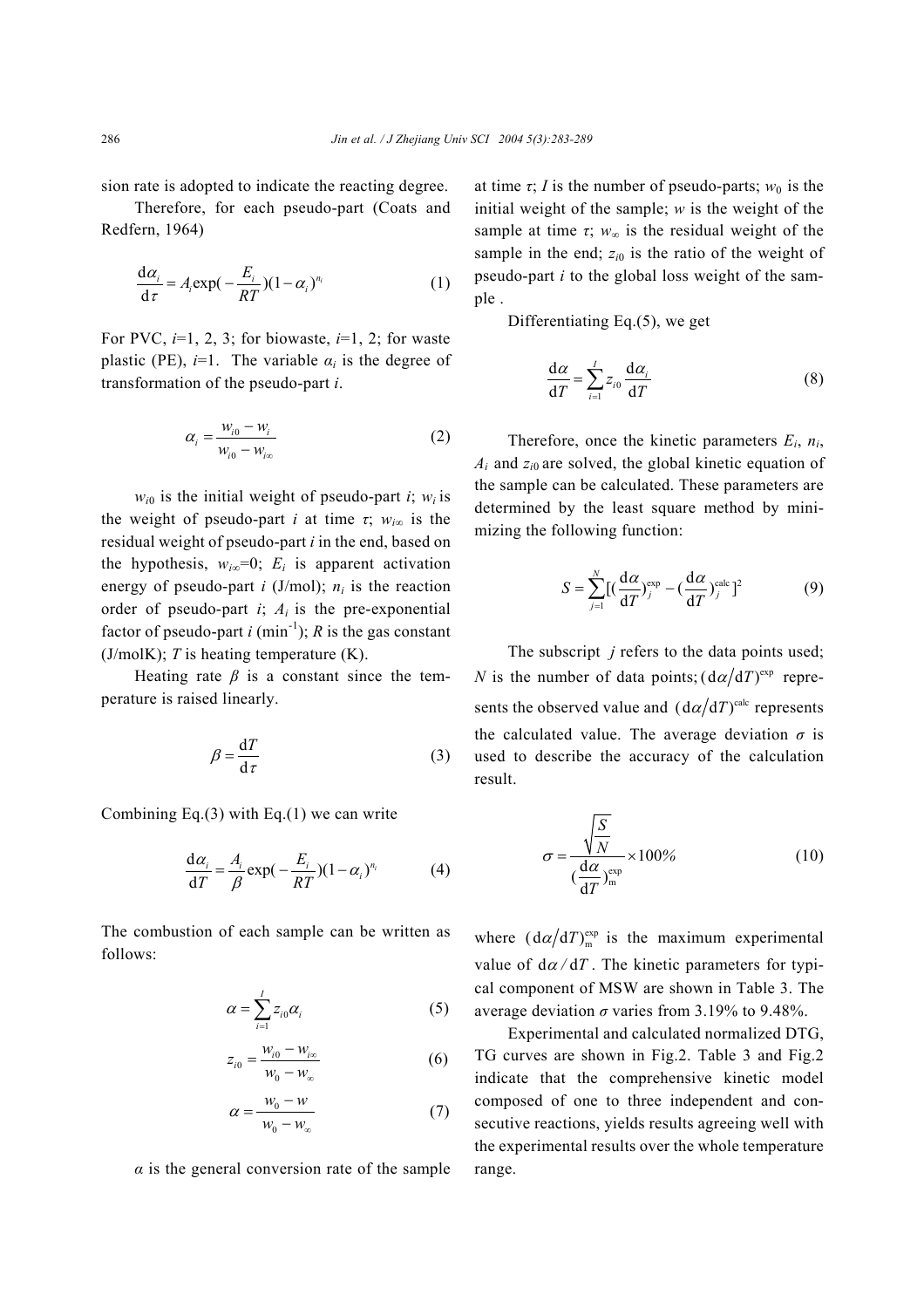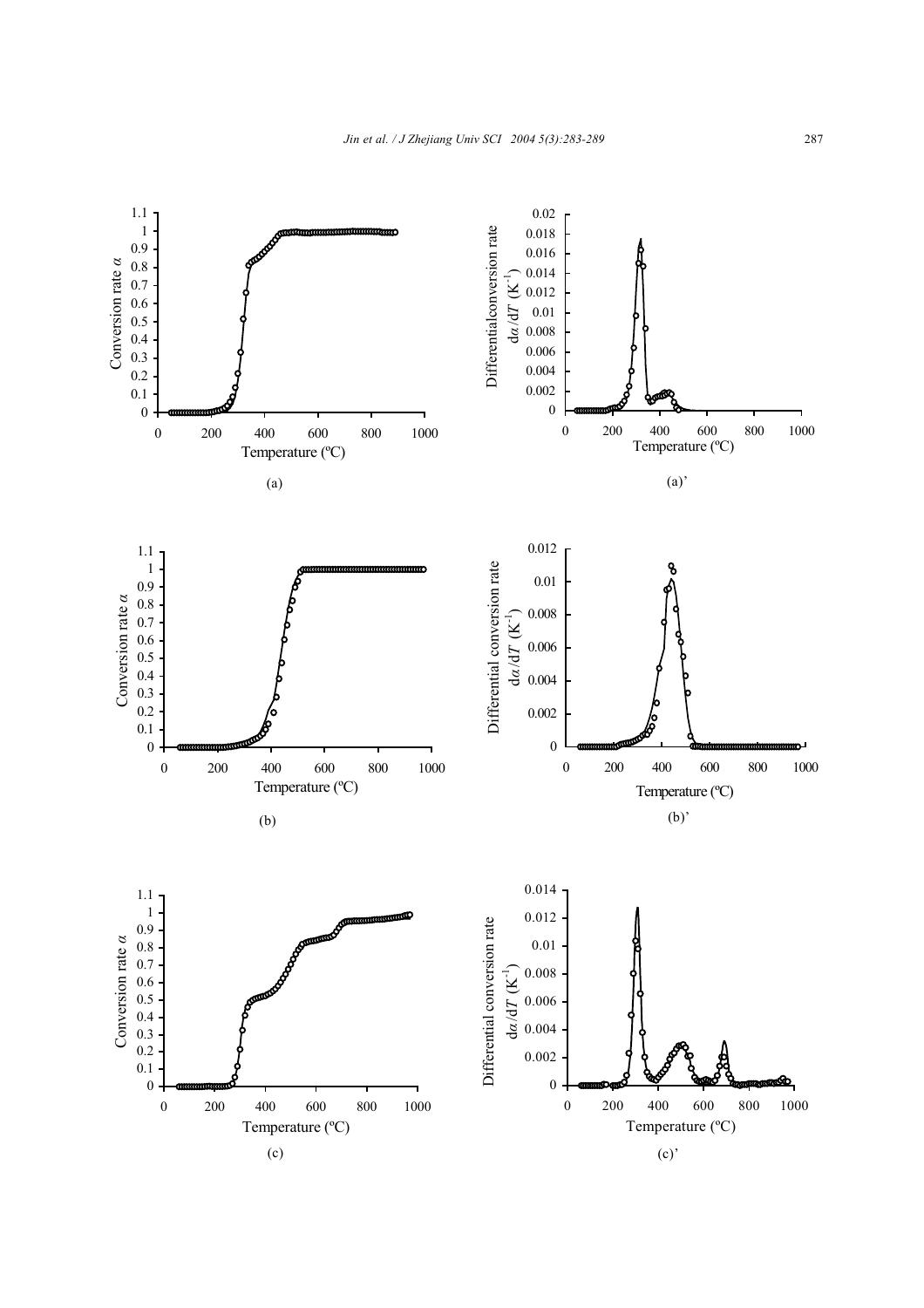

(a)', (b)', (c)', (d)', (e)': normalized DTG curve for waste paper, waste plastic(PE),

PVC, waste food and waste wood respectively

 $\circ$  Exp.;  $\longrightarrow$  Model

| Table 3 The comprehensive kinetic parameters value for the combustion of typical component of MSW |  |  |  |  |  |  |
|---------------------------------------------------------------------------------------------------|--|--|--|--|--|--|
|---------------------------------------------------------------------------------------------------|--|--|--|--|--|--|

|            | Parameter | Value<br>$(\%)$ | Parameter<br>$(min^{-1})$ | Value                 | Parameter<br>(kJ/mol) | Value | Parameter      | Value | $\sigma$ (%) |
|------------|-----------|-----------------|---------------------------|-----------------------|-----------------------|-------|----------------|-------|--------------|
| Plastic    | $z_{10}$  | 100             | A <sub>1</sub>            | $2.68 \times 10^{6}$  | $E_1$                 | 95.6  | $n_1$          | 1.2   | 3.90         |
|            | $z_{10}$  | 85              | A <sub>1</sub>            | $5.58\times10^{13}$   | $E_1$                 | 157.1 | $n_1$          | 2.6   | 4.00         |
| Paper      | $z_{20}$  | 15              | A <sub>2</sub>            | $2.65 \times 10^{11}$ | E <sub>2</sub>        | 128.4 | n <sub>2</sub> | 1.4   |              |
|            | $z_{10}$  | 81              | A <sub>1</sub>            | $3.80\times10^{12}$   | $E_1$                 | 92.2  | $n_1$          | 2.5   |              |
| Wood       | $z_{20}$  | 19              | A <sub>2</sub>            | $7.50\times10^{13}$   | E <sub>2</sub>        | 187.8 | n <sub>2</sub> | 2.5   | 5.89         |
|            | $Z_{10}$  | 76              | A <sub>1</sub>            | $1.97\times10^{6}$    | $E_1$                 | 68.6  | $n_1$          | 3.0   |              |
| Food       | $z_{20}$  | 24              | A <sub>2</sub>            | $1.73\times10^{18}$   | E <sub>2</sub>        | 256.8 | n <sub>2</sub> | 1.5   | 9.48         |
|            | $z_{10}$  | 52.0            | A <sub>1</sub>            | $9.50\times10^{21}$   | $E_1$                 | 234.4 | n <sub>1</sub> | 2.2   |              |
| <b>PVC</b> | $z_{20}$  | 32.3            | A <sub>2</sub>            | $1.20\times10^{7}$    | $E_2$                 | 112.8 | n <sub>2</sub> | 1.3   | 4.82         |
|            | $z_{30}$  | 15.7            | $A_3$                     | $1.29\times10^{31}$   | $E_3$                 | 571.6 | $n_3$          | 1.0   |              |